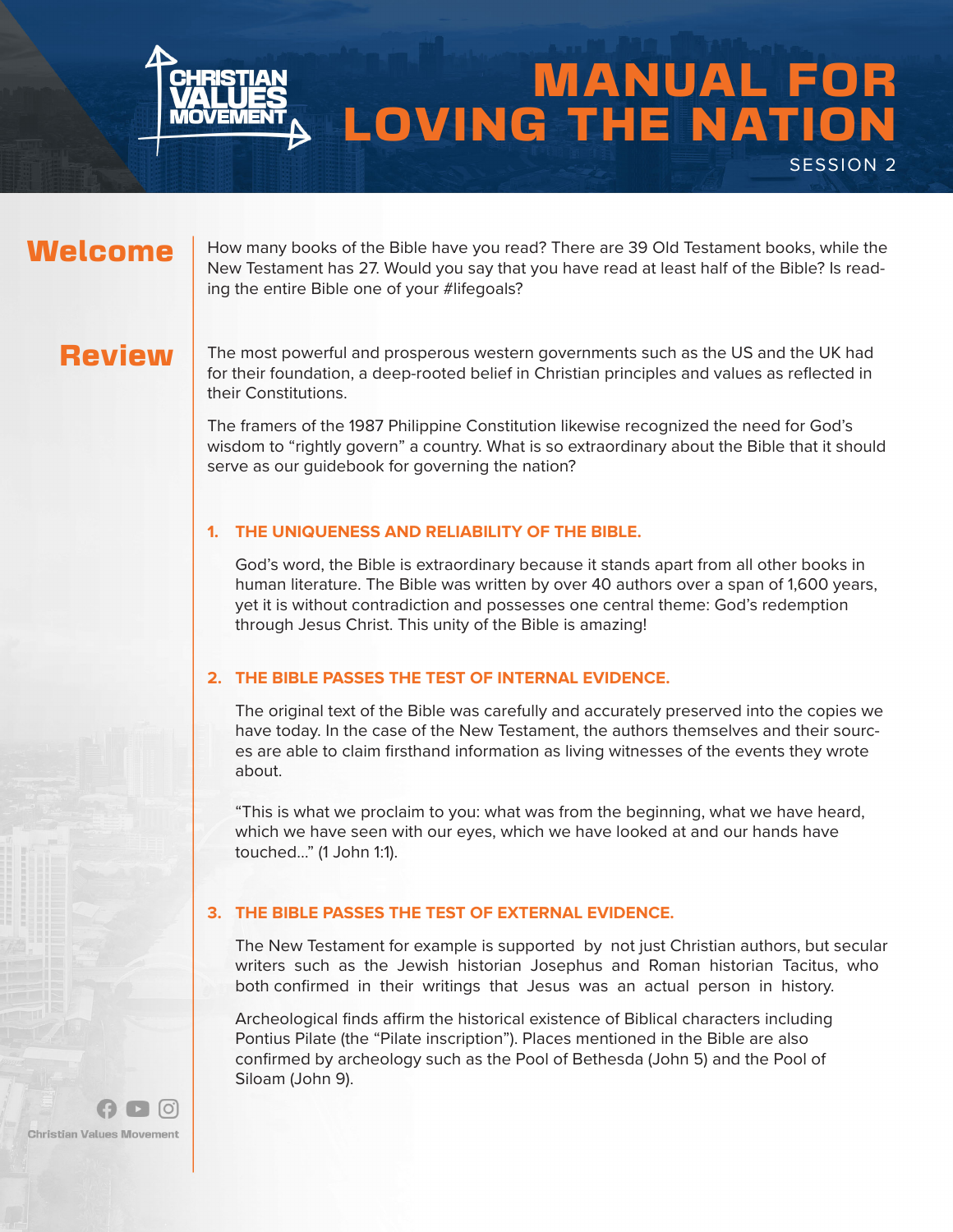## Have you invited others to join this movement?

**Invite them to sign up today via cvm.com.ph or download the app in the App Store (iOS) or Google Playstore, just search for "Christian Values Movement"**

#### **4. THE BIBLE PASSES THE TEST OF FULFILLED PROPHECIES.**

The Bible is astonishingly 100% accurate when it comes to its prophecies and their fulfilment. The rebuilding of Israel was also prophesied in Ezekiel 37:21-22. In 1948, God's promise of bringing back the Jews to the re-established nation of Israel was fulfilled. Despite many nations' attempt to prevent this from happening, God fulfilled His promise. The Philippines was the only Asian country that voted for the re-establishment of Israel as a nation. When our country is aligned with what God says in the Bible, the Philippines will be a force for good in this world!

#### **5. PROPHECIES ON JESUS FULFILLED.**

The most important prophecies are those that predict with 100% accuracy the birth, life, death, and resurrection of Jesus and His Second Coming. Examples:

- Micah 5:2; fulfilled in Luke 2:4 Jesus born in Bethlehem.
- Isaiah 7:14; fulfilled in Matthew 1:22-23 -- Jesus born of a virgin.
- Daniel 9:24-26; fulfilled in Luke 3:1-2 -- time of Messiah's death.

#### **6. THE BIBLE IS PROVEN TRUE BY THE RESURRECTION.**

Atty. Lionel Luckhoo, the Guinness Book of World Records holder for 245 consecutive murder acquittals, was an unbeliever who investigated the resurrection, yet he concluded:

"I say unequivocally that the evidence for the resurrection of Jesus is so overwhelming that it compels acceptance by proof which leaves absolutely no room for doubt".

#### **THE BIBLE AS THE SOURCE FOR VALUES.**

It seems that many Filipinos have practically accepted corruption as a part of the culture. But the Bible will not let us accept the reality of corruption in society. Corruption in society reflects a lack of integrity. Examples of government leaders with integrity in the Bible:

- Joseph, second-in-command to Pharaoh in Egypt between 2000 to 1600 BC.
- Daniel was a high-ranking official under Nebuchadnezzar of Babylon around 603 BC.